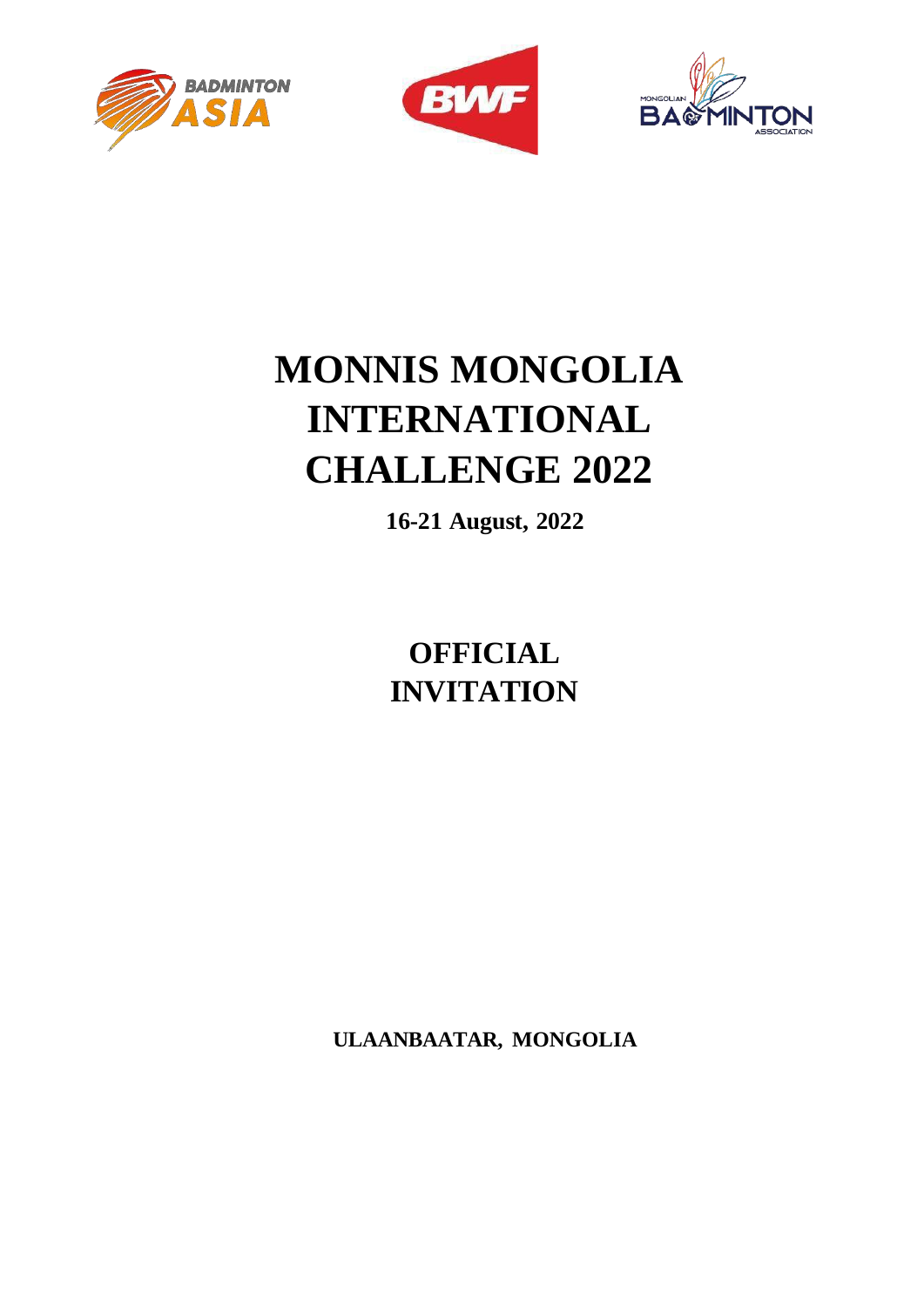## **MONNIS Mongolia International Challenge 2022**

| <b>Organizer</b>     | <b>Mongolian Badminton Association</b><br>Address: c/o National Olympic Committee Olympic House 403#, Ulaanbaatar City, Khan-uul District 15 <sup>th</sup><br>Khoroo, Chingis Avenue, MONGOLIA.<br>Tel: +976 9111 7363<br>Email: mba@badminton.mn                                                                                                                                                                                                                                                                                                                                                                                                                                                                                                                                              |                                                     |                            |                                     |  |  |  |
|----------------------|------------------------------------------------------------------------------------------------------------------------------------------------------------------------------------------------------------------------------------------------------------------------------------------------------------------------------------------------------------------------------------------------------------------------------------------------------------------------------------------------------------------------------------------------------------------------------------------------------------------------------------------------------------------------------------------------------------------------------------------------------------------------------------------------|-----------------------------------------------------|----------------------------|-------------------------------------|--|--|--|
| <b>Sanctioned by</b> | Badminton World Federation and Badminton Asia                                                                                                                                                                                                                                                                                                                                                                                                                                                                                                                                                                                                                                                                                                                                                  |                                                     |                            |                                     |  |  |  |
| <b>Date</b>          |                                                                                                                                                                                                                                                                                                                                                                                                                                                                                                                                                                                                                                                                                                                                                                                                | $16^{th}$ (Tuesday) $-21^{st}$ (Sunday) August 2022 |                            |                                     |  |  |  |
| <b>Venue</b>         | <b>National Sports Center</b><br>Address: Mongolia, Ulaanbaatar, Baga toiruu, 4th khoroo<br>Practice Venue: National Training Centre                                                                                                                                                                                                                                                                                                                                                                                                                                                                                                                                                                                                                                                           |                                                     |                            |                                     |  |  |  |
| <b>Entries</b>       | Member Associations are advised to submit their entries ONLINE at the link provided:<br>https://bwf.tournamentsoftware.com/tournament/30449349-D2B9-4583-84E3-BFE35A72C0FB                                                                                                                                                                                                                                                                                                                                                                                                                                                                                                                                                                                                                     |                                                     |                            |                                     |  |  |  |
|                      |                                                                                                                                                                                                                                                                                                                                                                                                                                                                                                                                                                                                                                                                                                                                                                                                |                                                     |                            |                                     |  |  |  |
|                      | Entry Deadline: Tuesday, 19th July 2022<br>Kindly contact Mr Shanmugam at s.ramachandran@bwfbadminton.org for the username and password if<br>required. The online entry page will close immediately on the entry closing date at 23:59 p.m. Badminton Asia<br>Headquarters time (+08:00h GMT).                                                                                                                                                                                                                                                                                                                                                                                                                                                                                                |                                                     |                            |                                     |  |  |  |
|                      | 1. All late submissions including technical errors will not be accepted.<br>2. All entries MUST be submitted by ranking order<br>3. No changes to the entries are allowed except for withdrawal after the release of the M&Q Report.<br>4. All entries MUST only be submitted through your Members Association.                                                                                                                                                                                                                                                                                                                                                                                                                                                                                |                                                     |                            |                                     |  |  |  |
|                      | For members who are having technical difficulties, kindly contact Ms. Belle at belleng@badmintonasia.org before<br>the Entry Dateline provided above.                                                                                                                                                                                                                                                                                                                                                                                                                                                                                                                                                                                                                                          |                                                     |                            |                                     |  |  |  |
|                      | After the closing date, the BWF Online Entry System will send notification to all participating Member<br>Associations confirming receipt of final entries. Receipt of this notification is the conclusive evidence of receipt of<br>entries before the deadline. The Member Associations should contact BWF immediately if such notice is not<br>received by the Thursday (next day of the entries closing date) by noon BWF Headquarters time (+08.00h GMT)<br>following close of entries.<br>If no objection is received by BWF by Thursday (second day after the entries closing day) 23.59 hours BWF<br>Headquarters time $(+08.00h$ GMT) following the close of entries, the entries shall be deemed to be correct. No<br>complaints / objections shall be entertained after this point. |                                                     |                            |                                     |  |  |  |
| <b>Tentative</b>     | <b>Day</b>                                                                                                                                                                                                                                                                                                                                                                                                                                                                                                                                                                                                                                                                                                                                                                                     | <b>Date</b>                                         | <b>Time</b>                | <b>Play</b>                         |  |  |  |
| <b>Timetable</b>     | Monday                                                                                                                                                                                                                                                                                                                                                                                                                                                                                                                                                                                                                                                                                                                                                                                         | 15 <sup>th</sup> August 2022                        | 14:00 Hours                | <b>Technical Officials Briefing</b> |  |  |  |
|                      | Monday                                                                                                                                                                                                                                                                                                                                                                                                                                                                                                                                                                                                                                                                                                                                                                                         | 15 <sup>th</sup> August 2022                        | 15:00 Hours                | <b>Team Managers Meeting</b>        |  |  |  |
|                      | Tuesday                                                                                                                                                                                                                                                                                                                                                                                                                                                                                                                                                                                                                                                                                                                                                                                        | 16 <sup>th</sup> August 2022                        | 09:00 Hours                | Qualifing Rounds and XD 1st Round   |  |  |  |
|                      | Wednesday                                                                                                                                                                                                                                                                                                                                                                                                                                                                                                                                                                                                                                                                                                                                                                                      | 17th August 2022                                    | 10:00 Hours                | Preliminary Round                   |  |  |  |
|                      | Thursday                                                                                                                                                                                                                                                                                                                                                                                                                                                                                                                                                                                                                                                                                                                                                                                       | 18 <sup>th</sup> August 2022                        | 10:00 Hours                | Preliminary Round                   |  |  |  |
|                      | Friday                                                                                                                                                                                                                                                                                                                                                                                                                                                                                                                                                                                                                                                                                                                                                                                         | 19th August 2022                                    | 10:00 Hours                | <b>Quarter Finals</b>               |  |  |  |
|                      | Saturday<br>Sunday                                                                                                                                                                                                                                                                                                                                                                                                                                                                                                                                                                                                                                                                                                                                                                             | $20th$ August 2022<br>21 <sup>st</sup> August 2022  | 12:00 Hours<br>14:00 Hours | Semi Finals<br>All Finals           |  |  |  |
|                      | *Alterations due to TV coverage or any other reasons to the order of play is possible at the discretion of the<br>Referee.                                                                                                                                                                                                                                                                                                                                                                                                                                                                                                                                                                                                                                                                     |                                                     |                            |                                     |  |  |  |
|                      | *All events are on strict timetable system; match will be forfeited if the player are not present during the time of                                                                                                                                                                                                                                                                                                                                                                                                                                                                                                                                                                                                                                                                           |                                                     |                            |                                     |  |  |  |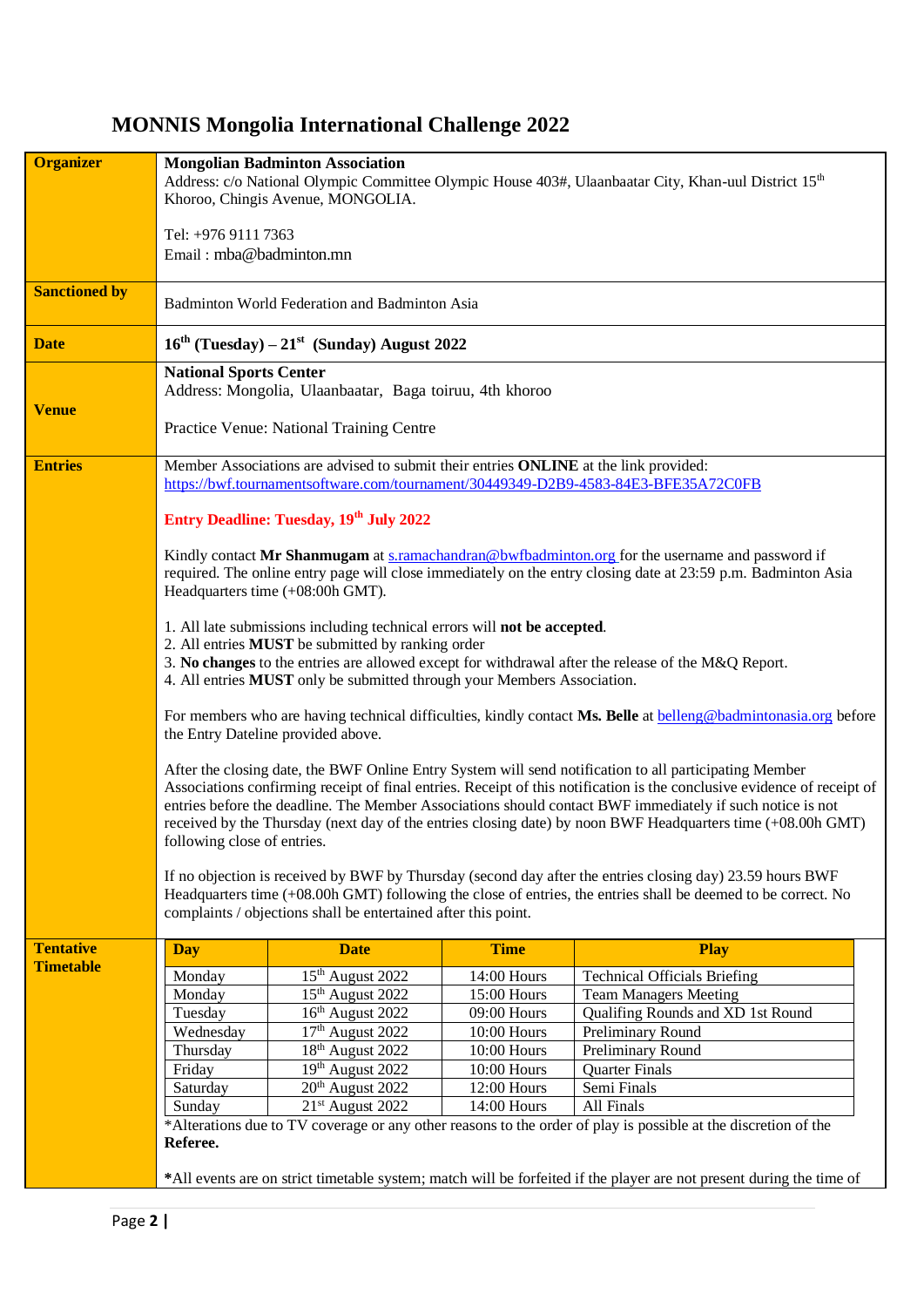|                                                               | play when their match is scheduled.<br>*In the cases of dispute over the play throughout the Championships, the Referee's decisions will be final.                                                                                                                                           |                                                                                                                                                                               |  |                     |                  |                                      |                                     |                          |                                     |  |                   |
|---------------------------------------------------------------|----------------------------------------------------------------------------------------------------------------------------------------------------------------------------------------------------------------------------------------------------------------------------------------------|-------------------------------------------------------------------------------------------------------------------------------------------------------------------------------|--|---------------------|------------------|--------------------------------------|-------------------------------------|--------------------------|-------------------------------------|--|-------------------|
| <b>Events &amp; Draw</b>                                      | <b>Event</b><br><b>Entries - Main Draw</b>                                                                                                                                                                                                                                                   |                                                                                                                                                                               |  |                     | No. of Entries - |                                      |                                     |                          |                                     |  |                   |
| <b>Size</b>                                                   |                                                                                                                                                                                                                                                                                              |                                                                                                                                                                               |  |                     |                  |                                      |                                     | <b>Qualifying draw</b>   |                                     |  |                   |
|                                                               |                                                                                                                                                                                                                                                                                              |                                                                                                                                                                               |  | <b>Direct</b><br>24 |                  | <b>Qualifiers</b><br>8               |                                     | 16                       |                                     |  |                   |
|                                                               |                                                                                                                                                                                                                                                                                              | <b>Men's Singles</b><br><b>Women's Singles</b>                                                                                                                                |  | 24                  |                  | 8                                    |                                     | 16                       |                                     |  |                   |
|                                                               |                                                                                                                                                                                                                                                                                              | <b>Men's Doubles</b>                                                                                                                                                          |  | 24                  | 8                |                                      |                                     |                          | 16                                  |  |                   |
|                                                               |                                                                                                                                                                                                                                                                                              | <b>Women's Doubles</b>                                                                                                                                                        |  | 24                  |                  | 8                                    |                                     |                          | 16                                  |  |                   |
|                                                               |                                                                                                                                                                                                                                                                                              | <b>Mixed Doubles</b>                                                                                                                                                          |  | 24                  |                  | 8                                    |                                     | 16                       |                                     |  |                   |
| <b>Format of Play</b>                                         | Best of 3 games to 21 points as per the Laws of Badminton (BWF statute 4.1).                                                                                                                                                                                                                 |                                                                                                                                                                               |  |                     |                  |                                      |                                     |                          |                                     |  |                   |
| <b>Entry Fee</b>                                              | <b>None</b>                                                                                                                                                                                                                                                                                  |                                                                                                                                                                               |  |                     |                  |                                      |                                     |                          |                                     |  |                   |
| <b>Prize Money &amp;</b><br><b>Medals</b>                     |                                                                                                                                                                                                                                                                                              | Prize Money of US\$ 15,000 (5% tax reduction) will be distributed at the Prize Giving Ceremony, copy of<br>passport are required for verifications purposes.                  |  |                     |                  |                                      |                                     |                          |                                     |  |                   |
|                                                               |                                                                                                                                                                                                                                                                                              | <b>Event</b>                                                                                                                                                                  |  | <b>Champion</b>     |                  | <b>Runner-up</b>                     |                                     | <b>Semi-finalists</b>    | <b>Quarter-</b><br><b>finalists</b> |  | Last 16           |
|                                                               | $\ast$                                                                                                                                                                                                                                                                                       | <b>Men's Singles</b>                                                                                                                                                          |  |                     |                  |                                      |                                     |                          |                                     |  |                   |
|                                                               | $\ast$                                                                                                                                                                                                                                                                                       | <b>Women's Singles</b>                                                                                                                                                        |  | USD\$1,125          |                  | <b>USD\$570</b>                      | USD\$217.50                         |                          | <b>USD\$90</b>                      |  | <b>USD\$52.50</b> |
|                                                               | $***$                                                                                                                                                                                                                                                                                        | <b>Men's Doubles</b>                                                                                                                                                          |  |                     |                  |                                      |                                     |                          |                                     |  |                   |
|                                                               | $***$                                                                                                                                                                                                                                                                                        | <b>Women's Doubles</b>                                                                                                                                                        |  | <b>USD\$1,185</b>   | <b>USD\$570</b>  |                                      | <b>USD\$210</b>                     |                          | USD\$108.75                         |  | USD\$56.25        |
|                                                               | **                                                                                                                                                                                                                                                                                           | <b>Mixed Doubles</b>                                                                                                                                                          |  |                     |                  |                                      |                                     |                          |                                     |  |                   |
|                                                               | * - Per Player, **- Per Pair<br>The organizer will pay the prize money in cash in the closing Ceremony which will be held after MD's Final.<br>Medals will be awarded to all winners, runners-up and 2 losing semi-finalists in the closing Ceremony which will<br>be held after MD's Final. |                                                                                                                                                                               |  |                     |                  |                                      |                                     |                          |                                     |  |                   |
| <b>Key Dates</b>                                              | Tuesday, 19 <sup>th</sup> July 2022<br><b>Entry closing</b>                                                                                                                                                                                                                                  |                                                                                                                                                                               |  |                     |                  |                                      |                                     |                          |                                     |  |                   |
|                                                               | <b>Main and Qualifying and Qualifying Draw</b><br>Tuesday, 19 <sup>th</sup> July 2022<br><b>Seeding</b>                                                                                                                                                                                      |                                                                                                                                                                               |  |                     |                  |                                      |                                     |                          |                                     |  |                   |
|                                                               |                                                                                                                                                                                                                                                                                              | <b>Main and Qualifying Publish Date</b>                                                                                                                                       |  |                     |                  |                                      |                                     | Friday, $22nd$ July 2022 |                                     |  |                   |
|                                                               | <b>Main Draw Seeding &amp; National Separation</b><br>of Entries                                                                                                                                                                                                                             |                                                                                                                                                                               |  |                     |                  |                                      | Tuesday, 26 <sup>th</sup> July 2022 |                          |                                     |  |                   |
|                                                               |                                                                                                                                                                                                                                                                                              | <b>Seeding Report Publish date</b>                                                                                                                                            |  |                     |                  | Friday, 29th July 2022               |                                     |                          |                                     |  |                   |
|                                                               | Monday, 1 <sup>st</sup> August 2022<br><b>Withdrawals Without Penalty</b>                                                                                                                                                                                                                    |                                                                                                                                                                               |  |                     |                  |                                      |                                     |                          |                                     |  |                   |
|                                                               | <b>Draw</b><br><b>Day Tournament starts</b>                                                                                                                                                                                                                                                  |                                                                                                                                                                               |  |                     |                  | Tuesday, 2 <sup>nd</sup> August 2022 |                                     |                          |                                     |  |                   |
|                                                               |                                                                                                                                                                                                                                                                                              |                                                                                                                                                                               |  |                     |                  | Monday, 16 <sup>th</sup> August 2022 |                                     |                          |                                     |  |                   |
|                                                               |                                                                                                                                                                                                                                                                                              | * All Documents can be found in Badminton Asia Website: https://badmintonasia.org/tournaments/badminton-<br>asia-event-calendars/monnis-mongolia-international-challenge-2022 |  |                     |                  |                                      |                                     |                          |                                     |  |                   |
| <b>Shuttles</b>                                               |                                                                                                                                                                                                                                                                                              |                                                                                                                                                                               |  |                     |                  |                                      |                                     |                          |                                     |  |                   |
| <b>Competition</b><br><b>Rules &amp;</b><br><b>Regulation</b> |                                                                                                                                                                                                                                                                                              | Relevant Badminton World Federation Regulations shall be applicable to this competition.                                                                                      |  |                     |                  |                                      |                                     |                          |                                     |  |                   |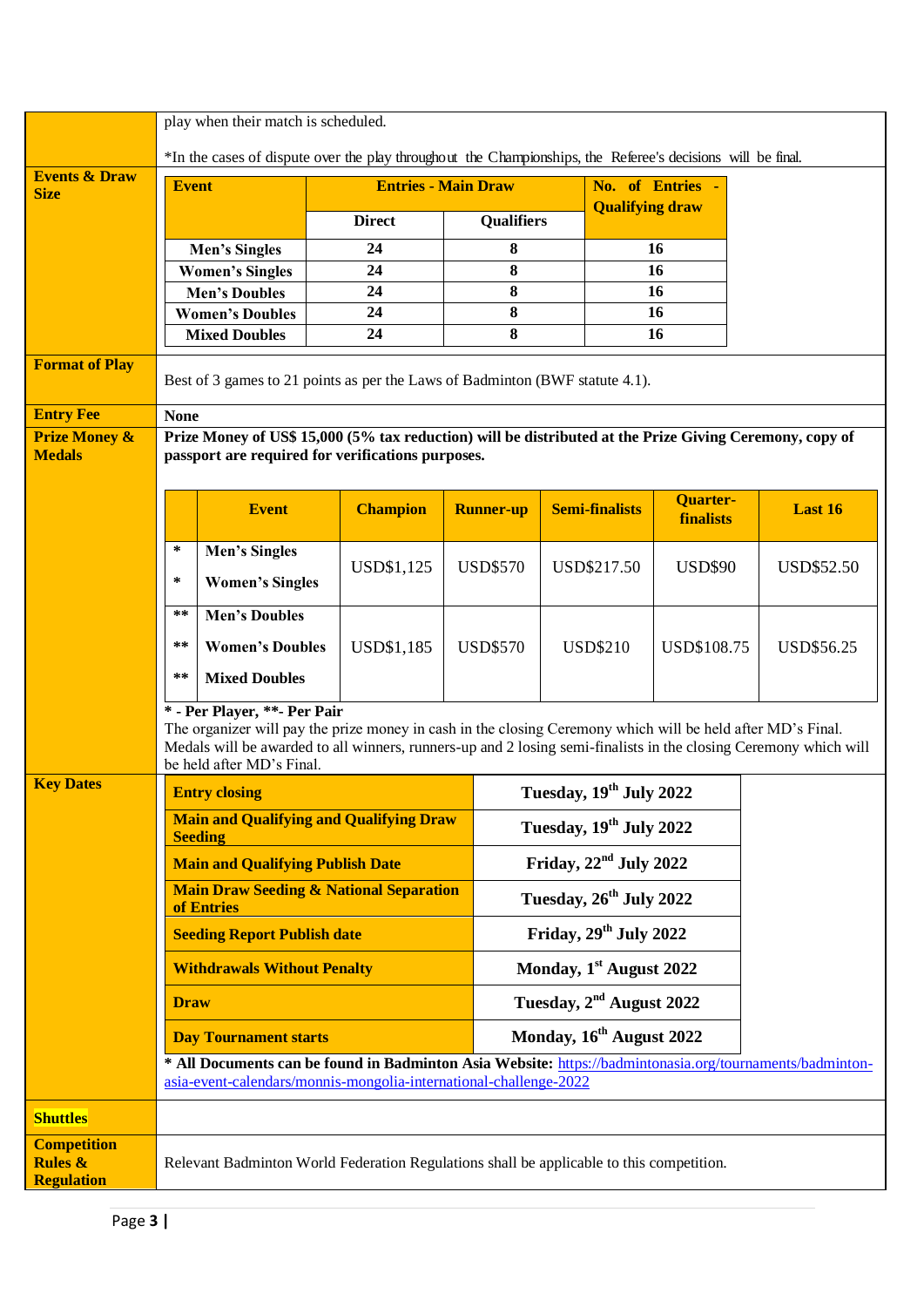| <b>Clothing &amp;</b><br><b>Advertising</b>             | Clothing and advertising will be permitted in accordance with the competition regulations of the Badminton<br>World Federation. (GCR 20 - 24)                                                                                                                                                                    |  |  |  |  |  |
|---------------------------------------------------------|------------------------------------------------------------------------------------------------------------------------------------------------------------------------------------------------------------------------------------------------------------------------------------------------------------------|--|--|--|--|--|
|                                                         | The player's name on the back of the clothing shall be identical to the name registered as the Last Name (or an<br>abbreviation thereof) in the BWF Player database. Last Name is defined as the family name, surname or similar<br>name under the respective naming protocol of the Member count. (GCR 23.3)    |  |  |  |  |  |
|                                                         | <b>MANDATORY CLOTHING REGULATIONS</b>                                                                                                                                                                                                                                                                            |  |  |  |  |  |
|                                                         | 1. Name of the player is MANDATORY from the first day of the event.<br>2. From Quarter Finals onwards, doubles partners must wear clothing of the same color.<br>3. From Quarter Finals onwards, opposing players must wear clothing of significantly different colors.                                          |  |  |  |  |  |
| <b>On Court Doctor</b>                                  | On Court, Doctor will be on duty throughout the competition at the tournament Venue.                                                                                                                                                                                                                             |  |  |  |  |  |
|                                                         | Doping Tests may be conducted randomly throughout the tournament. Doping control in badminton, in<br>accordance with BWF Anti-Doping Regulations, is conducted out-of-competition and in-competition with the<br>collection of urine and/or blood samples.                                                       |  |  |  |  |  |
| <b>Doping Control</b>                                   | Athletes are responsible for any substance found in their bodies. Before an athlete takes any medication, they<br>should check with their doctor, and if necessary, get a Therapeutic Use Exemption (TUE).                                                                                                       |  |  |  |  |  |
|                                                         | For more information about anti-doping, please visit the BWF website:<br>https://corporate.bwfbadminton.com/integrity/anti-doping-overview/                                                                                                                                                                      |  |  |  |  |  |
|                                                         | Section 2.4 of the BWF Statutes (Code of Conduct in Relation to Betting, Wagering and Irregular Match Results)<br>relates to anti-corruption and anti-match manipulation, and this code applies to all participants at this tournament.                                                                          |  |  |  |  |  |
| <b>Badminton</b><br><b>Integrity</b>                    | To protect the integrity of BWF sanctioned tournaments, participants are not allowed to bet in any way on<br>badminton matches, respect the principle of fair play, and shall not attempt to influence the course or result of a<br>game or match.                                                               |  |  |  |  |  |
|                                                         | Every person has an obligation to report to the BWF any approaches by anyone to gather inside information or to<br>change the outcome of matches.                                                                                                                                                                |  |  |  |  |  |
| <b>Compliance with</b><br><b>GCR 7.9</b>                | GCR 7.9: "In making or authorizing entries, the Member concerned is reconfirming its acceptance, and<br>acceptance by the Players being entered, of the BWF's regulations and Disciplinary Processes."                                                                                                           |  |  |  |  |  |
| <b>Team Managers</b><br><b>Meeting</b>                  | Monday , 15 <sup>th</sup> August 2022 at 14:00 p.m.<br>Venue: Chinggis Khaan Hotel (Official Hotel)<br>Address: Tokyo street 10, Ulaanbaatar 49, Mongolia                                                                                                                                                        |  |  |  |  |  |
|                                                         | * As per BWF Regulations, Each Team must be represented in the Team Managers Meeting. Failing to attend<br>may result in a penalty.                                                                                                                                                                              |  |  |  |  |  |
| <b>Technical</b><br><b>Officials</b><br><b>Briefing</b> | Monday , 15 <sup>th</sup> August 2022 at 15:00 p.m.<br>Venue: Chinggis Khaan Hotel (Official Hotel)<br>Address: Tokyo street 10, Ulaanbaatar 49, Mongolia                                                                                                                                                        |  |  |  |  |  |
| <b>Referee</b>                                          | Ms. Liu Pingping (CHN)<br>Email: 56488572@qq.com                                                                                                                                                                                                                                                                 |  |  |  |  |  |
| <b>Deputy Referee</b>                                   | Mr. Zulbaatar Galkhuu (MGL)<br>Email: zulbaatargalkhuu@gmail.com                                                                                                                                                                                                                                                 |  |  |  |  |  |
|                                                         | <b>RESTRICTIONS &amp; COVID PROTOCOL:</b>                                                                                                                                                                                                                                                                        |  |  |  |  |  |
| <b>COVID 19</b><br><b>Protocols</b>                     | <b>IMPORTANT</b> Note: Covid-19 protocols for this tournament may be subject to change from time to time based<br>on the latest Mongolian immigration, border entry and control policies. Any such changes or amendments will<br>be communicated to all participants (via their respective Member Associations). |  |  |  |  |  |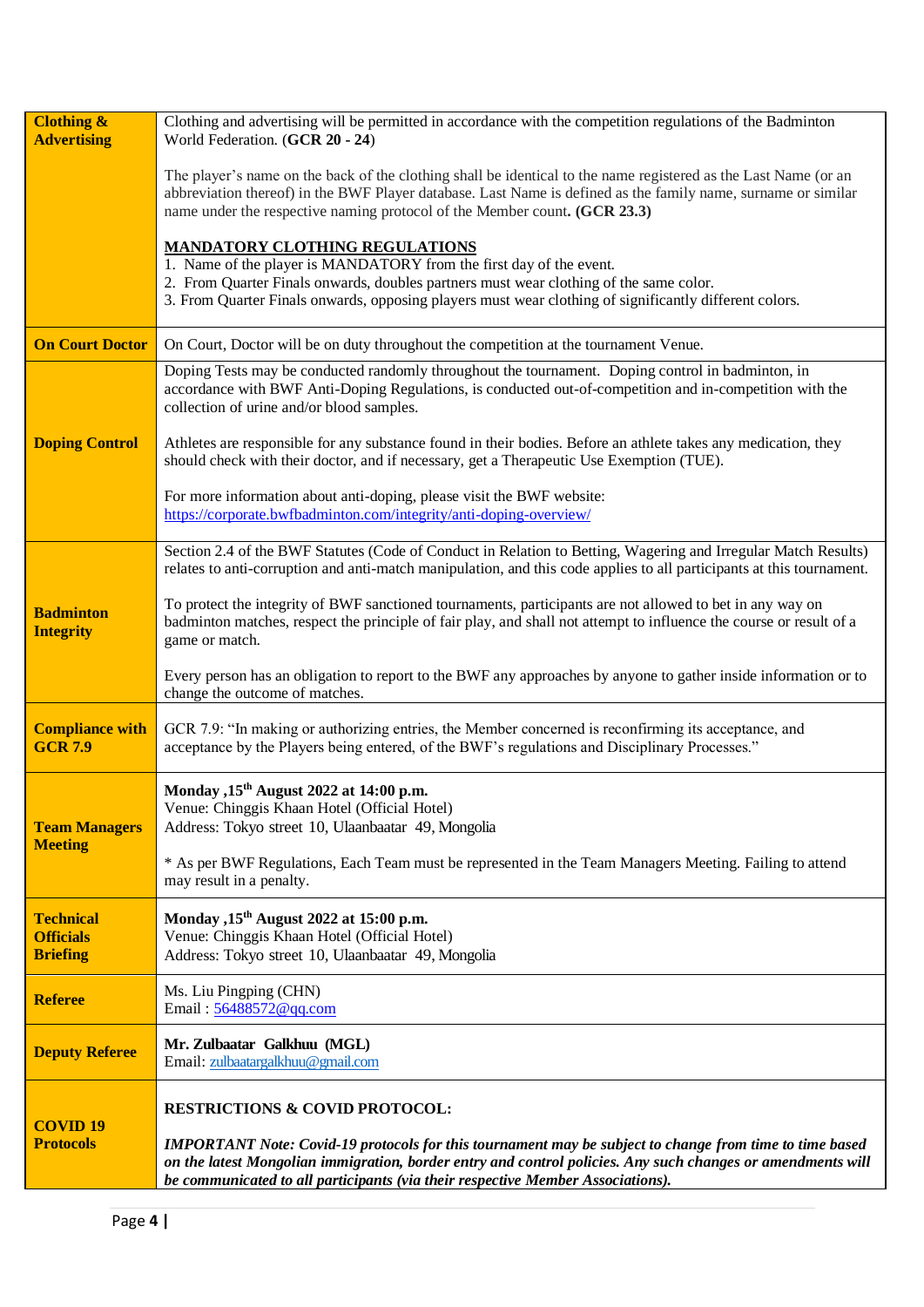|                                            | <b>General Instructions:</b>                                                                                                                                                                                                                                                                                                                                |  |  |  |  |
|--------------------------------------------|-------------------------------------------------------------------------------------------------------------------------------------------------------------------------------------------------------------------------------------------------------------------------------------------------------------------------------------------------------------|--|--|--|--|
|                                            | 1. Entry requirements:                                                                                                                                                                                                                                                                                                                                      |  |  |  |  |
|                                            | ONLY Fully Vaccinated Players and Officials, with Vaccination Record Cards, are allowed to enter<br>Mongolia.                                                                                                                                                                                                                                               |  |  |  |  |
|                                            | Passengers entering or transiting through Mongolia must have a negative COVID-19 RT-PCR test taken at most<br>48 hours before departure from the first embarkation point. The test must be in English.                                                                                                                                                      |  |  |  |  |
|                                            | Passengers should fill the Traveler's Health Declaration before arrival                                                                                                                                                                                                                                                                                     |  |  |  |  |
|                                            | 2. Those who need PCR tests to return to their respective countries can arrange it with the organization during the<br>event (payment will be the person's full responsibility).                                                                                                                                                                            |  |  |  |  |
|                                            | 3. Insurance<br>Those athletes and officials who are arriving in Mongolia are advisable to have covid-19 and international<br>insurance for any incident.                                                                                                                                                                                                   |  |  |  |  |
|                                            | Please be aware that the tournament takes place during the current pandemic situation with COVID-19. The<br>conditions for hosting the tournament, as well as hygiene, sanitary and preventive measures will be determined by<br>the local authorities and BWF at all times.                                                                                |  |  |  |  |
|                                            | All participants are required to follow the rules and guidelines of the BWF, LOC and local authorities as a<br>condition for participating in the tournament. If the local authorities require it, each participant may have to<br>deliver a responsible declaration before participating in the tournament. Stay at the official hotel provided by<br>LOC. |  |  |  |  |
|                                            | Should the event be cancelled with short notice by the country's authorities, due to the COVID-19 situation,<br>beyond the control of both Badminton World Federation, Badminton Asia and/ or the local organizers, neither of<br>them will be liable for any costs related to travelling or accommodation made by players/officials for this event.        |  |  |  |  |
|                                            | Prevention measures will be applied to COVID-19. Available at: RESTARTING INTERNATIONAL<br>BADMINTON TOURNAMENTS: PROTOCOLS FOR PLAYERS & TEAM ENTOURAGE                                                                                                                                                                                                    |  |  |  |  |
|                                            | Guideline Link: https://cms.bwfbadminton.com/wp-content/uploads/2020/08/Restarting-International-<br>Badminton-Tournaments-Protocols-for-Players-and-Team-Entourage.pdf                                                                                                                                                                                     |  |  |  |  |
| <b>Visa Application</b>                    | Landing visa request for NON-EMBASSY COUNTRIES REQUIRED and Official visa request letter                                                                                                                                                                                                                                                                    |  |  |  |  |
|                                            | FOR MONGOLIAN EMBASSY LOCATED COUNTRIES no later than Sunday, 10 <sup>th</sup> July 2022                                                                                                                                                                                                                                                                    |  |  |  |  |
|                                            | Visa application details:                                                                                                                                                                                                                                                                                                                                   |  |  |  |  |
|                                            | Passport copies                                                                                                                                                                                                                                                                                                                                             |  |  |  |  |
|                                            | Pictures soft copy                                                                                                                                                                                                                                                                                                                                          |  |  |  |  |
|                                            | Application form /attached/                                                                                                                                                                                                                                                                                                                                 |  |  |  |  |
|                                            | Please send your VISA Application Form to mba@badminton.mn; dulguunbayar@olympic.mn no later<br>than Sunday, 10 <sup>th</sup> July 2022                                                                                                                                                                                                                     |  |  |  |  |
| Hotel /                                    |                                                                                                                                                                                                                                                                                                                                                             |  |  |  |  |
| <b>Accommodation</b><br><b>Reservation</b> | <b>OFFICIAL HOTEL</b>                                                                                                                                                                                                                                                                                                                                       |  |  |  |  |
|                                            | <b>Chinggis Khaan Hotel (5 Star)</b>                                                                                                                                                                                                                                                                                                                        |  |  |  |  |

Ē

 $\mathbf{r}$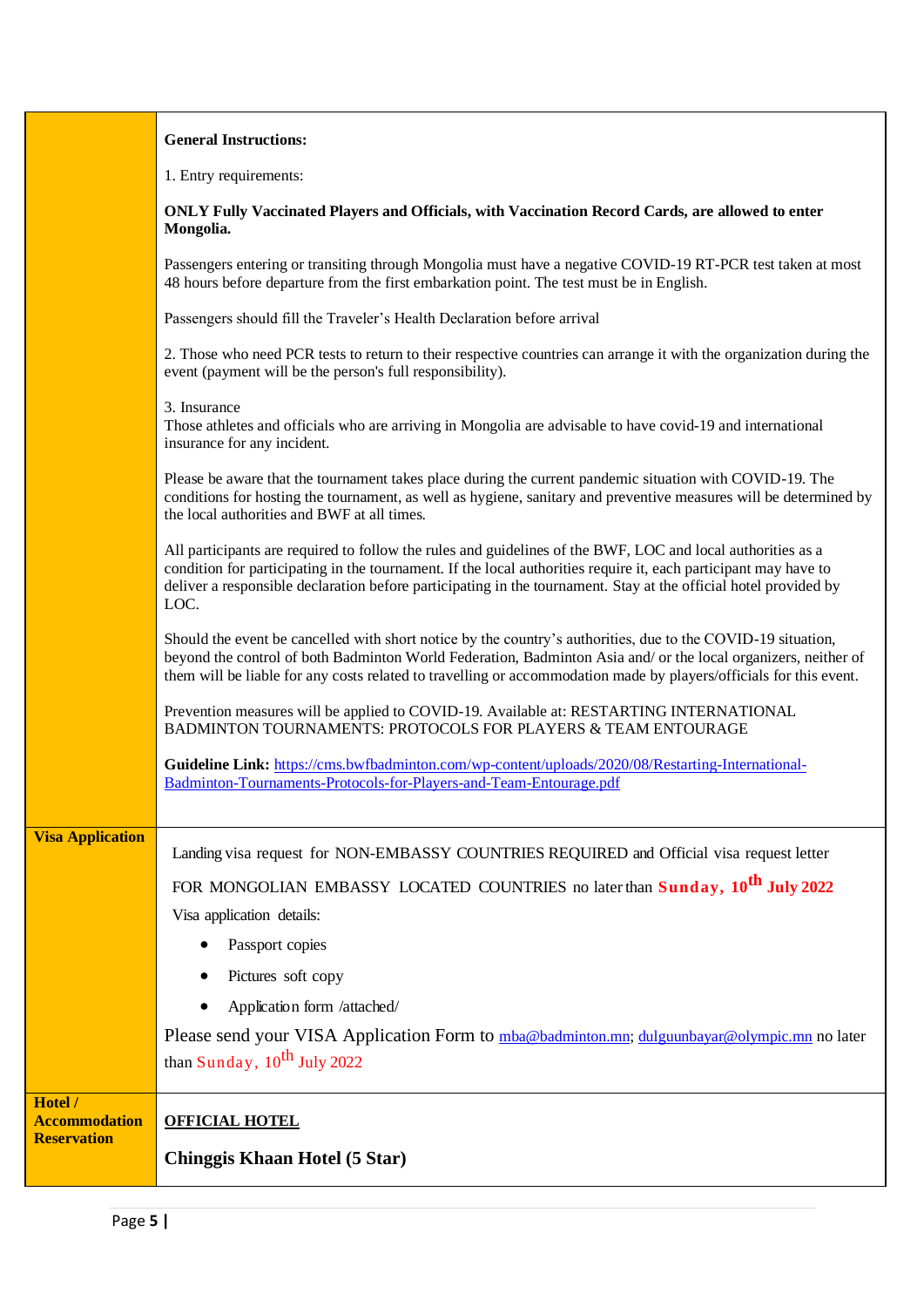|                          | Address: Tokyo street 10, Ulaanbaatar 49, Mongolia<br>Tel: (+976) 70000099                                                                                                                                                                                                                                       |  |  |  |  |  |
|--------------------------|------------------------------------------------------------------------------------------------------------------------------------------------------------------------------------------------------------------------------------------------------------------------------------------------------------------|--|--|--|--|--|
|                          | Room Rates:<br>Single Room: US\$ 120 per pax/night<br>Double Room: US\$ 60 per pax/night                                                                                                                                                                                                                         |  |  |  |  |  |
|                          | *Rates above include breakfast                                                                                                                                                                                                                                                                                   |  |  |  |  |  |
|                          | For Reservation, Please submit the HOTEL RESERVATION FORM to                                                                                                                                                                                                                                                     |  |  |  |  |  |
|                          | E-mail: reservation@chinggis-hotel.com                                                                                                                                                                                                                                                                           |  |  |  |  |  |
|                          | Mobile: +976-8900-6518                                                                                                                                                                                                                                                                                           |  |  |  |  |  |
|                          |                                                                                                                                                                                                                                                                                                                  |  |  |  |  |  |
|                          | Dateline: Sunday, 17 <sup>th</sup> July 2022                                                                                                                                                                                                                                                                     |  |  |  |  |  |
| <b>Transportation</b>    |                                                                                                                                                                                                                                                                                                                  |  |  |  |  |  |
|                          | For the team who booked rooms at the official hotel through the organizer, complimentary shuttle services will<br>be provided from Chinggis Khaan International Airport.                                                                                                                                         |  |  |  |  |  |
|                          | Please submit your TRANSPORTATION RESERVATION FORM to email mba@badminton.mn;<br>dulguunbayar@olympic.mn no later than Sunday, 17 <sup>th</sup> July 2022                                                                                                                                                        |  |  |  |  |  |
| <b>Accreditation</b>     | For Accreditation Application, Kindly send the ACCREDITATION FORM to                                                                                                                                                                                                                                             |  |  |  |  |  |
|                          | mba@badminton.mn; dulguunbayar@olympic.mn no later by Tuesday, 12 <sup>th</sup> July 2022                                                                                                                                                                                                                        |  |  |  |  |  |
|                          |                                                                                                                                                                                                                                                                                                                  |  |  |  |  |  |
|                          | Mobile: +976-9111-7363, +976-8053-8053                                                                                                                                                                                                                                                                           |  |  |  |  |  |
| <b>Practice Sessions</b> | The practise schedule will be arranged according to the teams' arrival details and the number of players in each<br>team.                                                                                                                                                                                        |  |  |  |  |  |
| <b>Indemnity &amp;</b>   | Any participating associations and their delegated competitors/officials should agree to indemnify and not hold                                                                                                                                                                                                  |  |  |  |  |  |
| <b>Insurance</b>         | the organizing committee accountable for and against any claims for personal injury, financial loss, death or<br>property damage, in any form, arising out of or in any way resulting from the participation in, postponement or<br>cancellation of the said tournament.                                         |  |  |  |  |  |
|                          | The organizer will NOT be responsible for any injury sustained, at any time, by any player or official arising from<br>his participation in these Championships. Any costs incurred for medical treatment and / or hospitalization shall<br>be borne by the Member Association of the player/official concerned. |  |  |  |  |  |
|                          | Please ensure that your players & team officials possess the requisite insurance coverage to meet current<br>requirements.                                                                                                                                                                                       |  |  |  |  |  |